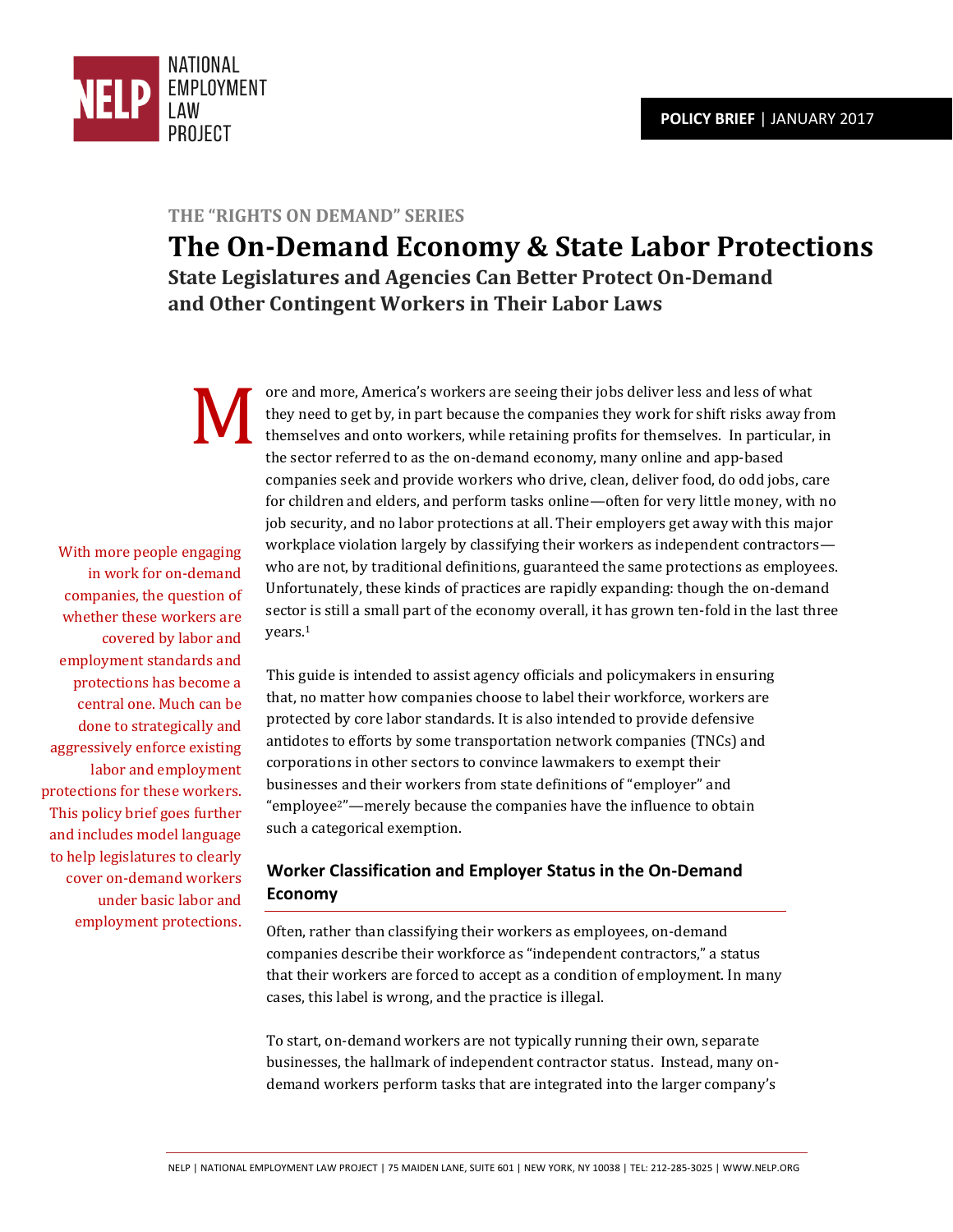work. At the same time, these companies often screen, train, supervise, dictate pay and assignments, and discipline and fire workers—just like any other employer.

Despite the fact that on-demand companies often act as traditional employers in such key ways, many have been able to use the independent contractor label to transfer the burdens and risk of operating a business from the company to individual workers. Simply put, companies that use this model enjoy all the power and profits that come with being the boss—absent much of the responsibility.

# Many on-demand companies that use the independent contractor model enjoy all the power and profits that come with being the boss absent much of the responsibility.

The on-demand sector is a tiny part of a much larger and more longstanding problem related to the disaggregation of work and the disavowal by many corporations of their responsibilities to workers.<sup>3</sup>

## **Some Leading Companies Aggressively Challenge Employer Status and Aggressively Lobby for Special Treatment**

Many state (and federal) labor laws have employment definitions that are expansive enough to cover workers in the on-demand economy.<sup>4</sup> But as state agencies and courts have begun to find that some on-demand companies should actually be defined as "employers" under longstanding laws, key players in the on-demand sector are trying to rewrite the normal rules that determine employer-employee status, and thereby evade labor and employment responsibilities for their workers.

The transportation network company (TNC) Uber reportedly has 250 lobbyists working for it at the state level. So it should come as no surprise that, in just the past two legislative sessions, 2015-2016,<sup>5</sup> twenty-three states have created special employment tests that apply only to TNC companies, and that exempt TNC's, in most or all cases, from obligations to pay minimum wage, or to make payroll deductions for state workers' compensation and unemployment insurance—effectively ensuring that these companies are off the hook for all labor and employment and tax rules. The state statutes include presumptions that TNC drivers are not employees, unless the companies have treated them as employees in their contracts (which are of course drafted by the companies themselves).

## **States that have passed special labor law exemptions for TNCs:**

Alabama, Arkansas, Idaho, Indiana, Iowa, Kansas, Maine, Michigan, Mississippi, Missouri, New Hampshire, New Mexico, Nevada, North Carolina, North Dakota, Ohio, Oklahoma, Rhode Island, South Dakota, Tennessee, Texas, Utah, West Virginia.<sup>6</sup>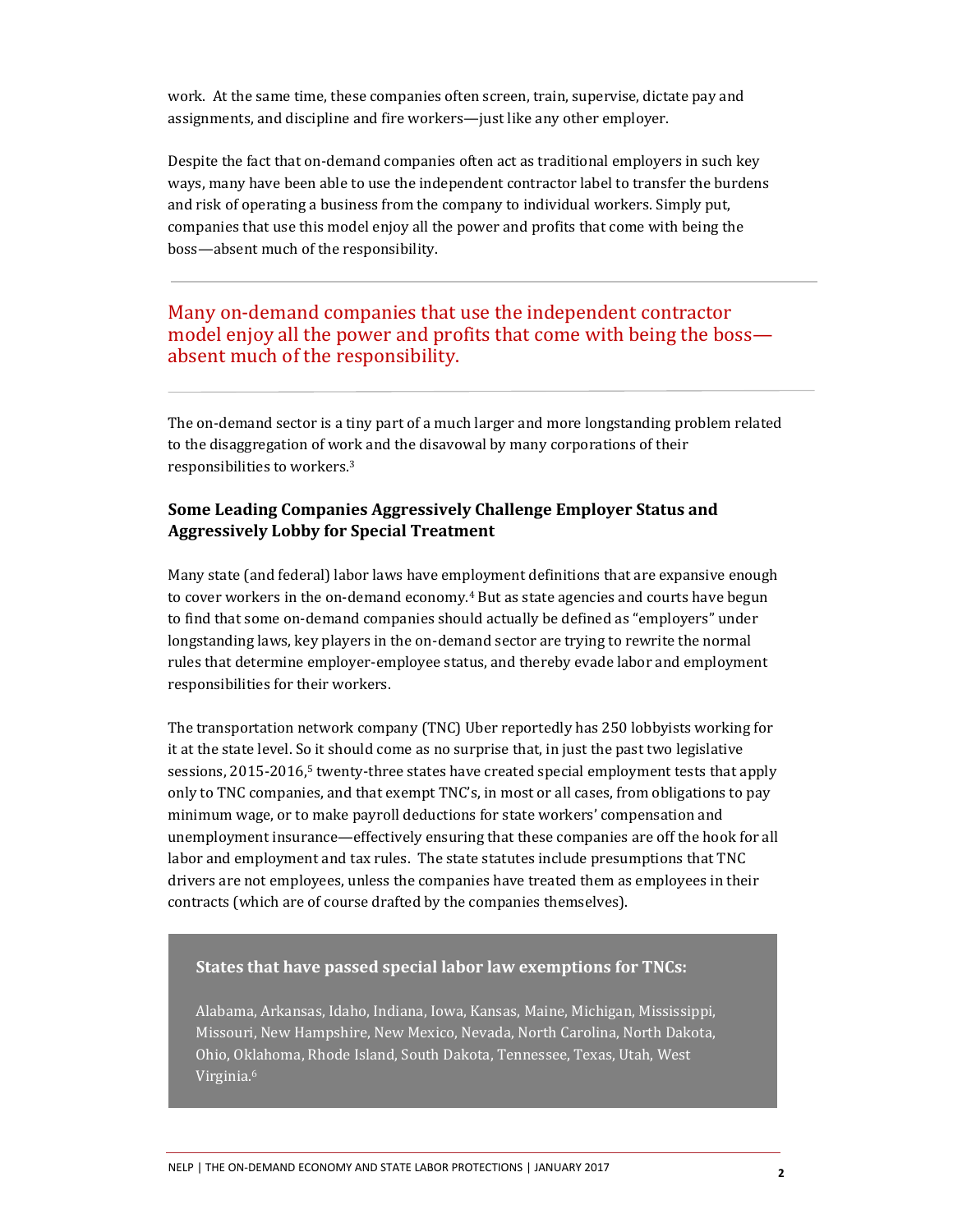High profile litigation is pending against a number of companies in the on-demand economy that label their workers as independent contractors, while treating them as employees. This litigation is expensive, intimidating, and time-consuming for many workers, who are up against major corporations with vast legal resources. Many companies are aggressively fighting workers' claims in court, while using arbitration agreements to ensure that other workers' claims are privately and individually adjudicated.<sup>7</sup>

# **How Should Agency Officials and Policymakers Address Worker Classification in the On-Demand Economy?**

Despite the obstacles created by on-demand employers, there are steps that administrative agencies and legislative bodies can take to ensure that on-demand workers and other misclassified workers receive the minimum wages they are entitled to, as well as workers' compensation to cover their on-the-job injuries, and unemployment insurance comparable to what other workers receive. State agencies can also ensure that they are collecting employment taxes from on-demand businesses operating within their states. These unpaid funds can be substantial: A 2010 study estimated that misclassifying workers shifts \$831.4 million in unemployment insurance taxes and \$2.54 billion in workers' compensation premiums to law-abiding businesses annually.<sup>8</sup>

# A 2010 study estimated that misclassifying workers shifts \$831.4 million in unemployment insurance taxes and \$2.54 billion in workers' compensation premiums to law-abiding businesses annually.

At least 19 states have already established interagency task forces or study commissions aimed at combating independent contractor misclassification across the labor market, creating a variety of data and enforcement initiatives which could be brought to bear.<sup>9</sup>

State administrators and policymakers can pursue two strategies.

First, they can focus on enforcing existing laws. In many cases, there are already broad definitions in state law that cover workers in the on-demand economy. State and local agencies should audit companies to ensure that they are complying with state labor standards laws and contributing to state funds for the benefit of workers.<sup>10</sup>

Second, policymakers can address employer accountability by rejecting companies' attempts to exempt themselves from laws that apply to other businesses, providing clearer and more expansive definitions of "employee" and "employment" in their states' workplace laws, extending workplace protections to true freelancers, and making companies responsible for workers hired through labor intermediaries.11 The benefits of these kinds of efforts would be extensive for both workers and employers: when definitions are clear, companies are plainly subject to the law and the potential for litigation over who is an "employee" and who is responsible as an "employer" is minimized.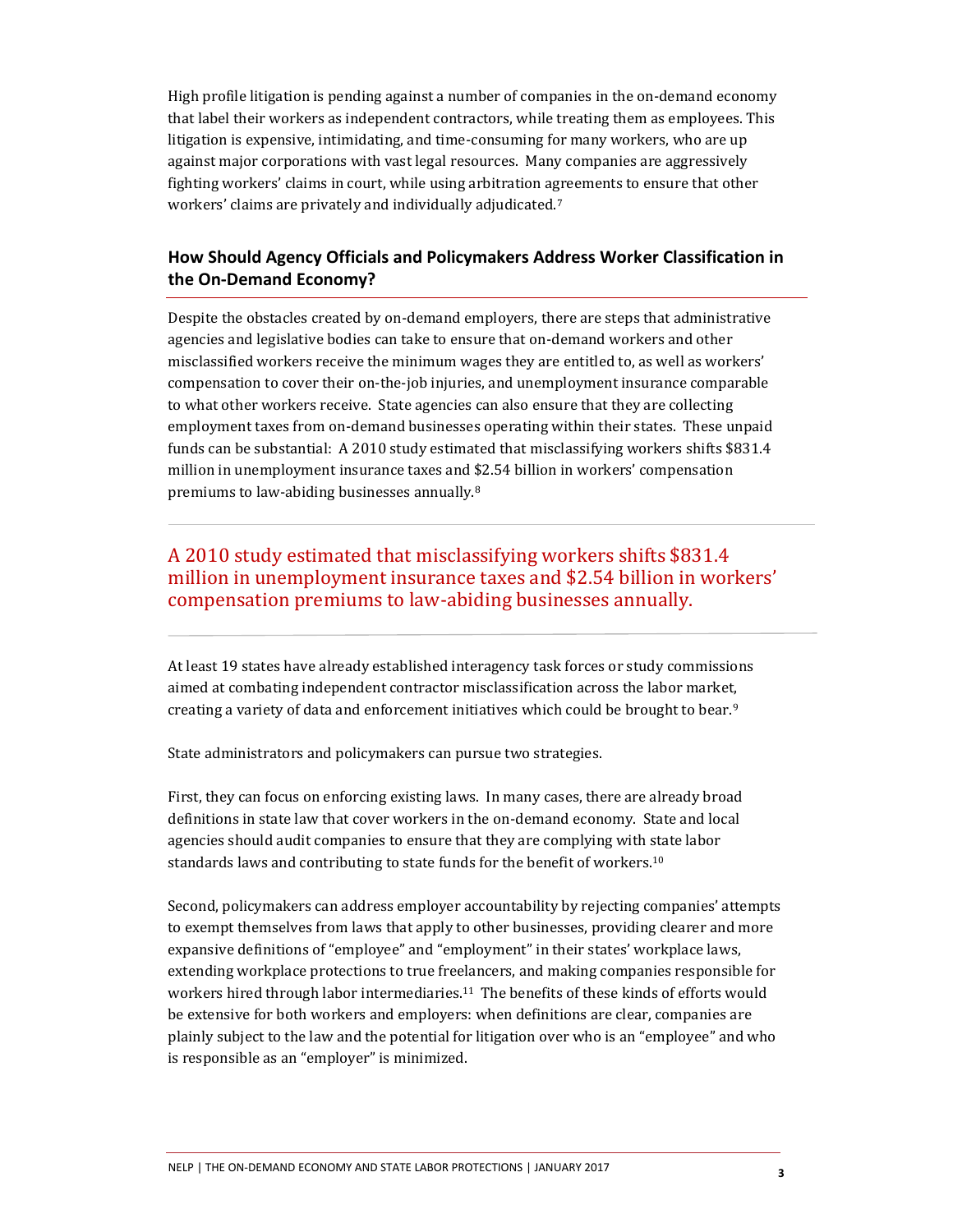#### **Enforcement Strategies**

Many state and local labor standards laws already contain broad definitions describing who is an employee under a particular law. For example:

- A majority of states have adopted what's called the "ABC" test to define "employee" for the purposes of their unemployment compensation laws. These laws create presumptions that any individual performing services for a company is its employee, and require a company to counter with a showing of all three of these elements: (a) the individual is working outside the usual course of business of the company, (b) she is engaged in an independently established business, *and* (c) she is free from the control of the company.12 Some states have these laws, including the ABC test and the presumption, in wage and hour laws.<sup>13</sup>
- Nearly all minimum wage acts include a separate, but equally broad test, called the "suffer or permit" test, modeled on the Federal Fair Labor Standards Act. <sup>14</sup> This has been called the broadest definition of employment by the U.S. Supreme Court, and the U.S. Department of Labor says that under that test, most workers should be covered.<sup>15</sup>
- For purposes of workers' compensation, a common definition of a covered worker includes anyone rendering services to a business for wages, and state laws often explicitly cover workers operating under a contract. Absent any specific exemptions, this definition should be broad enough to cover nearly all workers in the on-demand economy as well as many other misclassified workers.
- States can issue guidance or conduct audits of on-demand companies suspected of misclassifying workers. For example, using its state's broad definitions, the Oregon Bureau of Labor and Industries issued guidance saying that transportation network drivers are likely "employees" for the purposes of its minimum wage, workers' compensation and other protections.16 In fall of 2015, Uber settled a claim with the Alaska Department of Labor and Workforce Development in which it agreed not to operate in Alaska if it continued to classify its workers as independent contractors.<sup>17</sup>
- As individual claims for unemployment benefits, workers' compensation and wage theft arise, state agencies will also be called upon to issue decisions interpreting their broad laws. In the summer of 2015, both the California Employment Development Department and the state Labor Commission found, in separate individual cases, Uber drivers to be employees for purposes of unemployment benefits and wage and hour law.18 These rulings serve as models for other state agencies' approaches to enforcement of existing laws.

### **Legislative Strategies**

State legislatures should resist attempts by on-demand companies to create special exemptions from state laws. Lawmakers can also clarify the definitions in their laws to ensure that these companies cannot game the system. Finally, they can include innovate strategies to extend coverage of labor and employment laws to true freelancers.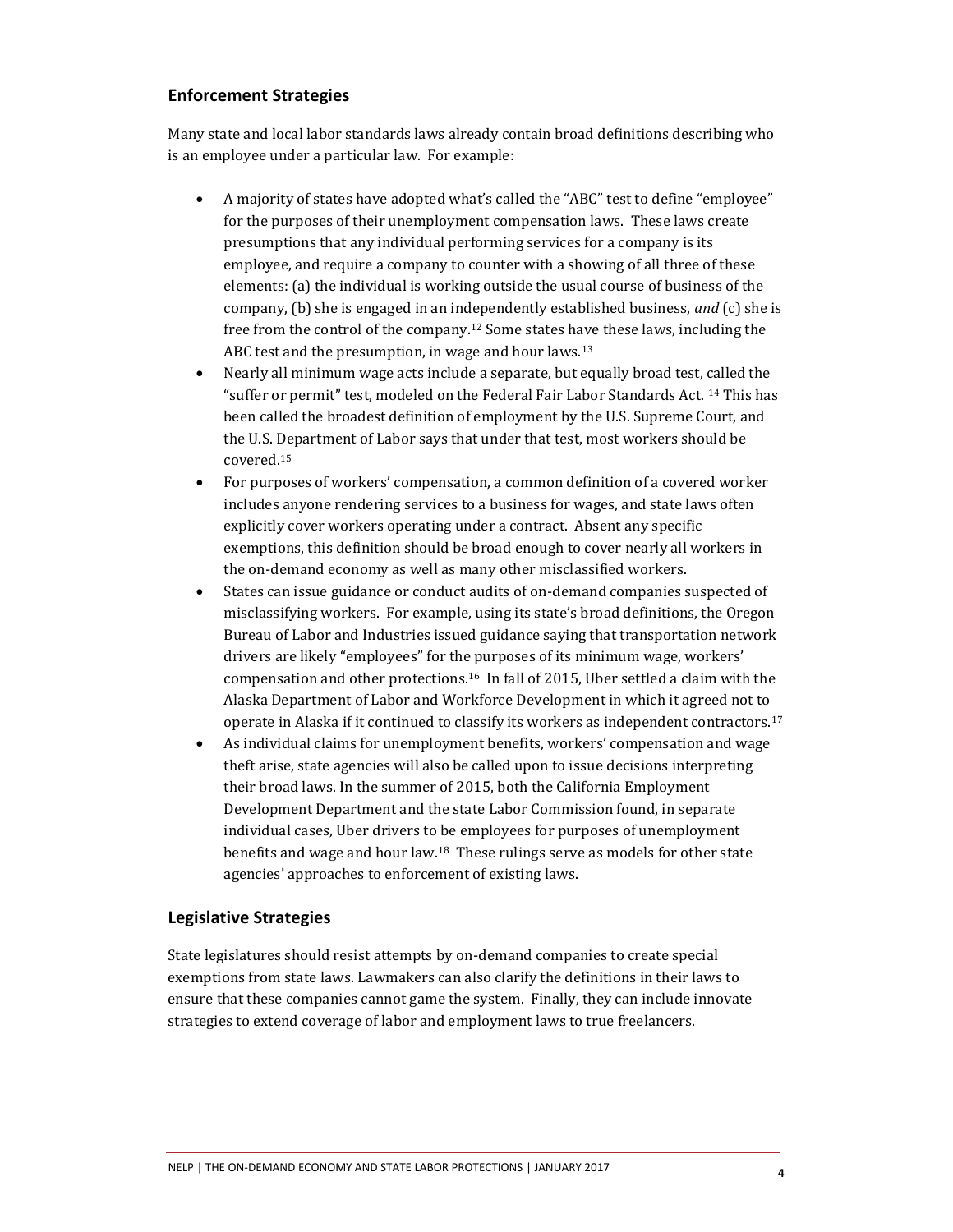# **Who is an Employee? Cover Workers Performing Services That Are Part of the Regular Course of the Business**

The essence of "employee" status is that workers are doing the work of the company. Uber wouldn't exist without Uber drivers. Likewise, janitorial companies are not companies at all unless they have janitors working for them, while homecare agencies depend on homecare workers to stay in business. A simplifying definition, stating that workers doing the job of the company are its employees, and that a company that engages them is their employer, would address the gaming that many companies currently engage in when they claim that their core workers aren't employees.

As noted, some state workers' compensation laws require that workers be covered "employees" when their work is integral to the operation of the company. The language generally applies to work that is "an operation of the usual business,"<sup>19</sup> "part or process" of a trade or business,"<sup>20</sup> or "part of the trade, business or occupation" of the company.

#### **MODEL LANGUAGE**

- *"Employer" includes any person acting directly or indirectly in the interest of an employer in relation to an employee.*
- *"Employee" means any individual employed by an employer. An individual performing labor for an entity is presumed to be the employee of that entity, unless it is shown by a preponderance of the evidence that:*

*she is working outside the regular course of operations of the entity; and engaged in an independently established business, for which she independently establishes the price of her labor.* 

- *"Employ" includes to suffer or permit to work.<sup>21</sup>*
- *"Labor" includes any labor, work, or service, whether rendered or performed under contract, subcontract, partnership. or other agreement, if the labor to be paid for is performed personally by the person demanding payment, with or without the use of equipment or tools.<sup>22</sup>*

### **What Entities Are Potential "Employers?": Use of Labor Intermediaries**

In some instances, it is particularly important to assign "employer" status to a company that might otherwise claim that some other entity is the workers' employer. Some on-demand companies have corporate clients who themselves might be considered "employers" under current law. Others engage staffing companies or insert additional companies between themselves and their workers, who in those cases could be employed by both entities. To guarantee that labor standards laws are complied with, California has enacted a law which states, "A client employer shall share with a labor contractor all civil legal responsibility and civil liability for all workers supplied by that labor contractor. "<sup>23</sup> This law could be applied to on-demand companies and their clients as well, given that the platforms both operate as labor intermediaries and sometimes engage labor intermediaries.<sup>24</sup>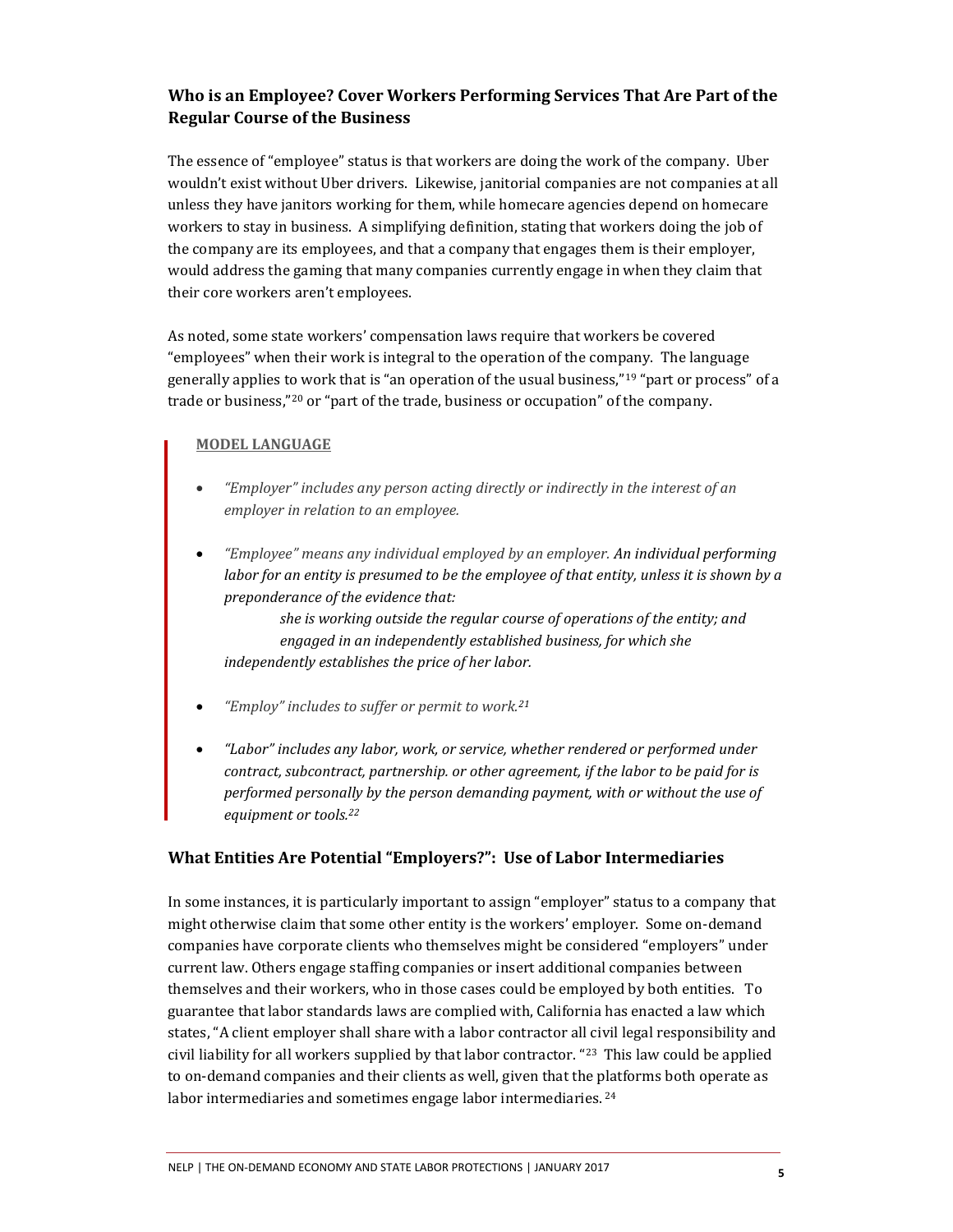### **Target Particular Sectors**

A still more definitive approach is to simply declare affirmatively that certain workers who are frequently misclassified, be they called "contractors" or employees, are entitled to critical labor protections—and that certain entities must provide those protections. This approach is modeled on a provision in the Social Security Act that requires businesses—no matter how they label certain workers, including some delivery workers, insurances sales agents, homeworkers, and traveling salespeople—to contribute to those workers' Social Security accounts.<sup>25</sup>

# A still more definitive approach is to simply declare affirmatively that certain workers who are frequently misclassified, be they called "contractors" or employees, are entitled to critical labor protections.

Transportation, delivery, and home services, (including domestic work, like caregiving), are three of the most common sectors that are the focus of on-demand businesses and that are frequently the subject of litigation over independent contractor misclassification. Uber and Lyft, the house cleaning services Handy and Homejoy, and the delivery services Postmates, TryCaviar, and Amazon PrimeNow all are or have been the subjects of employee status litigation.<sup>26</sup>

Several states have also aimed laws at particularly troublesome sectors by automatically covering companies as "employers" under labor standards laws, in particular in construction, but additionally in transportation and home care.<sup>27</sup>

Below is suggested definitional language that could be used to protect workers in two common on-demand sectors:

#### **MODEL LANGUAGE**

Definition covering transportation network companies as explicitly covered as an "employer":

 *"Transportation network company" includes a corporation, partnership, association, limited liability company, proprietorship, or any other entity operating in this state that uses a digital network to connect riders to drivers for the purpose of providing transportation.<sup>28</sup>*

#### Definition covering domestic work:

 "*Domestic worker" means any individual or employee who performs work of a domestic nature, including, but not limited to, housekeeping, house cleaning, home management, nanny services, including childcare and child monitoring, caretaking of individuals in the home. including sick, convalescing, elderly, or disabled individuals, laundering, cooking, home companion services, and other household services for members of households or their guests in or about private homes.*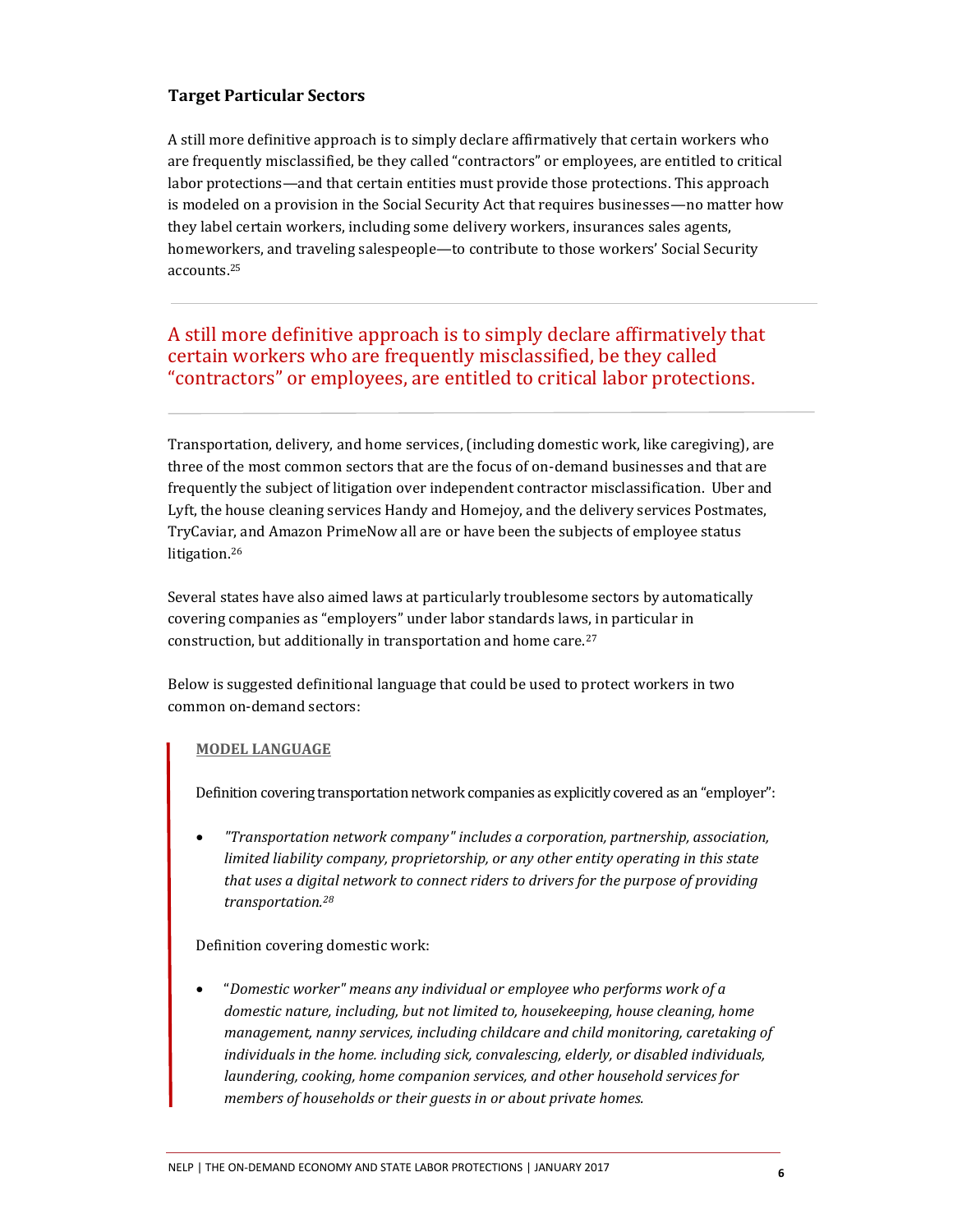Legislatures could also use a broader definition that would cover networked companies in general as employers:

 *A network dispatch company is an entity that uses a digital network to connect people or entities seeking services, with people seeking to provide services.* 

#### **Enact Labor Standards for Freelancers**

Policymakers are beginning to consider labor standards that should apply to workers whether or not they are considered employees. Since traditional labor standards laws apply only to "employees," true freelancers face difficulties securing on-time payments. In New York, the "Freelancing Isn't Free" campaign by the Freelancers Union, created an ordinance that would require a written contract between a freelancer and client, and payment within 30 days of completion of work. On October 13, 2016, the New York City Council passed the ordinance, and Councilmember Brad Lander has said he intends to introduce legislation that would extend the protections of New York's Human Rights Law to freelancers. 29

#### **Conclusion**

There is no doubt that technology has a tremendous potential to improve businesses, consumers, workers, and our economy overall. But use of new technology should not be an excuse for companies to engage in old-style gaming of the core labor and employment laws that created the American middle class, and that are key to ensuring that working families have the most basic levels of economic security. Instead, as new technology develops, it must be harnessed to build a more inclusive economy—one that delivers a secure income, social protections, and the right to engage in collective action to all of America's workers.

*The National Employment Law Project (NELP) aspires to build an economy that, in its rules and rewards, embodies and advances principles of inclusion and fairness, justice, sustainability, and shared prosperity. The "Rights on Demand" series focuses on issues confronting workers in the on-demand economy, as part of our broader campaign to ensure that all workers, regardless of how their employers classify them, receive fair wages and benefits in a safe and healthy work environment.*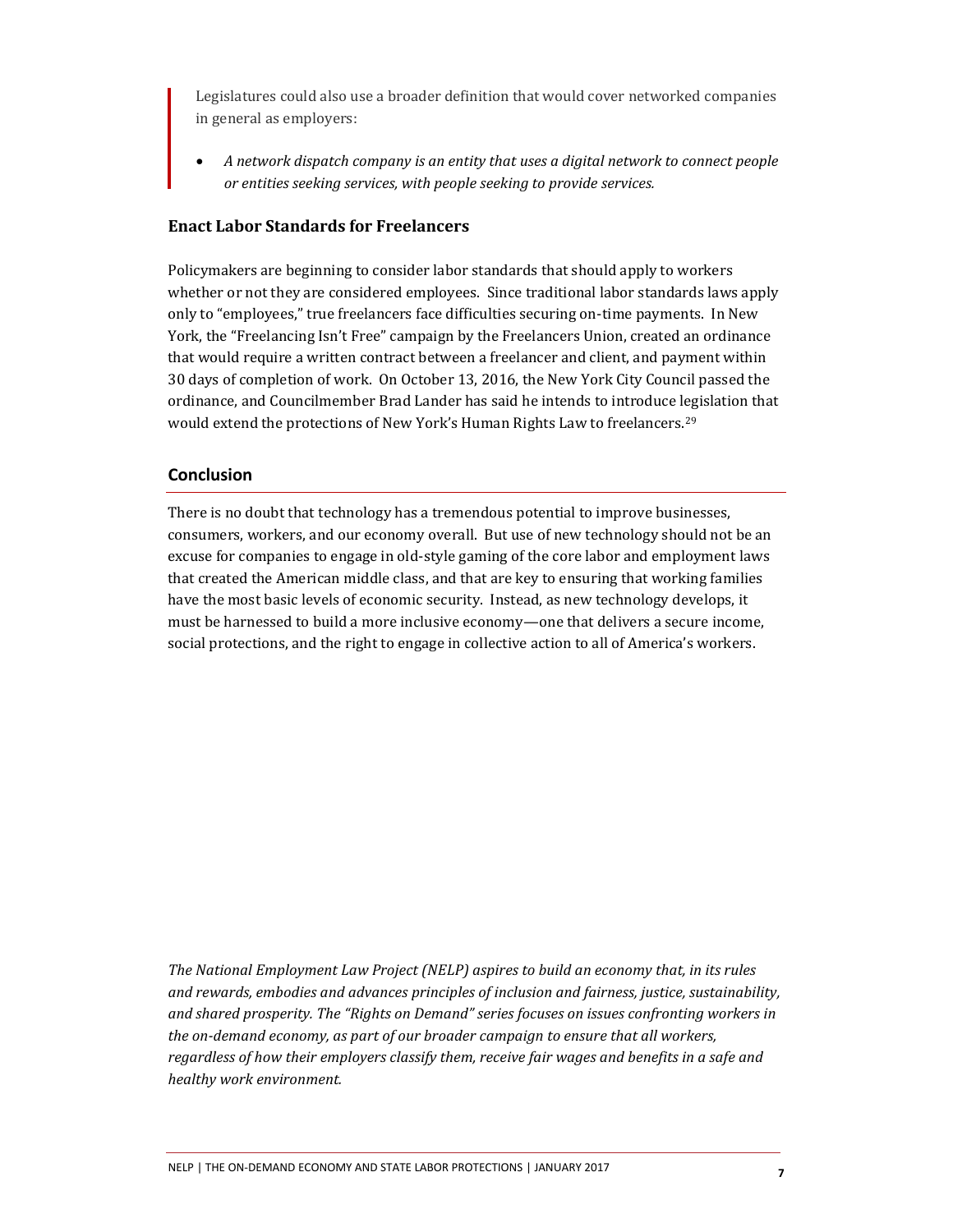## **Endnotes**

 $\overline{a}$ 

- <sup>1</sup> Diana Farrell & Fiona Greig, *Paychecks, Paydays and the Online Platform Economy,* (JP Morgan Chase & Co. Institute, Feb. 2016)[, https://www.jpmorganchase.com/corporate/institute/document/jpmc-institute](https://www.jpmorganchase.com/corporate/institute/document/jpmc-institute-volatility-2-report-paychecks-paydays-and-the-online-platform-economy.pdf)[volatility-2-report-paychecks-paydays-and-the-online-platform-economy.pdf.](https://www.jpmorganchase.com/corporate/institute/document/jpmc-institute-volatility-2-report-paychecks-paydays-and-the-online-platform-economy.pdf)
- <sup>2</sup> Heather Somerville & Dan Levine, "Exclusive: Uber winning make or break legal battles across America," (Reuters, Dec. 11, 2015), http://www.reuters.com/article/us-uber-statelaws [idUSKBN0TT2MZ20151211?utm\\_source=twitter#uZMtp5SOSyBQXocR.97.](http://www.reuters.com/article/us-uber-statelaws-idUSKBN0TT2MZ20151211?utm_source=twitter#uZMtp5SOSyBQXocR.97)
- <sup>3</sup> Sarah Leberstein & Catherine Ruckelshaus, "Independent Contractor v. Employee, Why Independent Contractor Misclassification Matters and What We Can Do To Stop It," (National Employment Law Project, May 2016)[, http://www.nelp.org/publication/independent-contractor-vs-employee/.](http://www.nelp.org/publication/independent-contractor-vs-employee/)
- <sup>4</sup> Testimony of Catherine K. Ruckelshaus, Hearing before the United States Congress House of Representatives Committee on Education and Labor, *Providing Fairness to Workers Who Have Been Misclassified as Independent Contractors,* (National Employment Law Project, Mar. 27, 2007),
- [http://nelp.org/content/uploads/2015/03/IndependentContractorTestimony2007.pdf.](http://nelp.org/content/uploads/2015/03/IndependentContractorTestimony2007.pdf)  <sup>5</sup> Karen Weise, "This is How Uber Takes over a City," (Bloomberg Businessweek, June 23, 2015), [http://www.bloomberg.com/news/features/2015-06-23/this-is-how-uber-takes-over-a-city.](http://www.bloomberg.com/news/features/2015-06-23/this-is-how-uber-takes-over-a-city)
- <sup>6</sup> AL SB 262, Assigned Act No. 2016-409; AK Act 1050 (2015); ID H 316; IN Pub. L. 175 (2015); IA HF 2414 (2016); KS SB 101 (2016); ME LD 1379, HP 934 (2016); MI HB 4637 (2016); MS HB 1381 (2016); MO SB 947 (2016); NV AB 176 (2015); NH HB 1697 (2016); NM HB 168 (2016); NC S 541 (2016); ND HB 1144 (2016); OH Sub. H.B. 237 (2015); OK HB 1614 (2015); RI SB 2864 (2016); SD HB 1091 (2016); TN HB 992 (2016); TX HB 1733 (2015); UT SB 201 (2016); WV HB 4228 (2016).
- Summary—Class Action Litigation in the Gig Economy, http://lawprofessors.typepad.com/files/here..pdf; Therese Poletti, "The Lawyer Looking to Kill the 'gig economy'," (MarketWatch, Dec. 8, 2015),<br><u>http://www.marketwatch.com/story/the-lawyer-looking-to-kill-the-gig-economy-2015-12-07;</u> Jon Weinberg, "Gig News Explainer: Uber's Driver Arbitration Clauses & the O'Connor v. Uber Class Action," (onlabor, Jan. 4, 2016)[, http://onlabor.org/2016/01/04/gig-news-explainer-ubers-driver-arbitration-clauses-the-oconnor-v](http://onlabor.org/2016/01/04/gig-news-explainer-ubers-driver-arbitration-clauses-the-oconnor-v-uber-class-action/)[uber-class-action/.](http://onlabor.org/2016/01/04/gig-news-explainer-ubers-driver-arbitration-clauses-the-oconnor-v-uber-class-action/)
- <sup>8</sup> State-level task forces, commissions, and research teams using agency audits, along with unemployment insurance and workers' compensation data, have shown that between 10 to 30 percent or more of employers misclassify their employees as independent contractors, meaning that several million workers nationally may be misclassified. Sarah Leberstein & Catherine Ruckelshaus, "Independent Contractor v. Employee, Why Independent Contractor Misclassification Matters and What We Can Do To Stop It," (National Employment Law Project, May 2016), http://www.nelp.org/publication/independent-contractor-vs-employee/.
- <sup>9</sup> CT HB 5113 (Pub. Act 08-105), SB56 (2008); IL HB 1795 (Pub. Act 95-0026) (2008); IN SB 478 (P.L.164- 2009); IA Exec. Order No. 8 (2008); ME Exec. Order 23 FY 08/09; MD Workplace Fraud Act of 2009; MA HB 1835 (2008); MI Exec. Order 2008-1 (2008); MN Advisory Taskforce on Employee Misclassification: Report to the 2011-12 Biennium, 87th Legislature; NC Exec. Order 125 (2012); NH SB500 (2008), Exec. Order 2010-3; NJ Governor's Advisory Comm. on Construction Industry Independent Contractor Reform; NY Exec. Order 17 (2007); NV SCR 26 (BDR R-1297) (2009); OR HB 2815 (2009); RI SB 3099, HB 7907B (2008); UT SB 189 (2008), amended by S11 (2011); VT S.345 (2008), Exec. Order 08-12 (2012); WA SB 5926 (2007).
- <sup>10</sup> See Independent Contractor v. Employee, supra n. 2, for other strategies that state and local agencies can employ, including interagency task forces, procurement rules, and community collaborations.
- <sup>11</sup> For more information on subcontracting and outsourcing, see "Who's the Boss: Restoring Accountability for Labor Standards in Outsourced Work," (National Employment Law Project, 2014) [http://nelp.org/publication/whos-the-boss-restoring-accountability-for-labor-standards-in-outsourced](http://nelp.org/publication/whos-the-boss-restoring-accountability-for-labor-standards-in-outsourced-work/)[work/](http://nelp.org/publication/whos-the-boss-restoring-accountability-for-labor-standards-in-outsourced-work/); "Independent Contractor Misclassification Imposes Huge Costs on Workers and Federal and State Treasuries," (National Employment Law Project, July 2015), [http://nelp.org/content/uploads/Independent-](http://nelp.org/content/uploads/Independent-Contractor-Costs.pdf)[Contractor-Costs.pdf.](http://nelp.org/content/uploads/Independent-Contractor-Costs.pdf)
- <sup>12</sup> U S Department of Labor, Employment & Training Administration, *Comparison of State Unemployment Insurance Laws* (2015)[, http://www.unemploymentinsurance.doleta.gov/unemploy/comparison2015.asp.](http://www.unemploymentinsurance.doleta.gov/unemploy/comparison2015.asp)
- <sup>13</sup> Massachusetts Gen. Law 149, §148B, 19 Del. Code 3503, 820 ILCS 185/10, Md. Code Labor & Employment 3.903, M.S.A. § 181.723, N.J.S.A. 34:20-4, N.M. Stat. § 60-13.3.1; Neb. Rev. Stat. § 48-2903.
- 14 Only California, Colorado, Georgia, and Missouri lack this broad language in their state minimum wage acts.<br>15 ILS Department of Labor Wage and Hour Division, Administrator's Interpretation No. 2015-1. The Annicot
- <sup>15</sup> U.S. Department of Labor, Wage and Hour Division, Administrator's Interpretation No. 2015-1, *The Application of the Fair Labor Standards Act's "Suffer or Permit" Standard in the Identification of Employees Who Are Misclassified as Independent Contractors,* (Jul. 15, 2015), [http://www.dol.gov/whd/workers/Misclassification/AI-2015\\_1.pdf.](http://www.dol.gov/whd/workers/Misclassification/AI-2015_1.pdf)
- <sup>16</sup> Bureau of Labor and Industries, Advisory Opinion of the Commissioner of the Bureau of Labor and Industries of the State of Oregon, *Regarding the Employment Status of Uber Drivers,* (Oct. 14, 2015), [http://uberlawsuit.com/Oregon.pdf.](http://uberlawsuit.com/Oregon.pdf)
- <sup>17</sup> State of Alaska, Department of Labor and Workforce Development, Press Release, *Uber Agrees to Stop Worker Misclassification in Alaska,* (Sep. 3, 2015)[, http://labor.alaska.gov/news/2015/news15-38.pdf.](http://labor.alaska.gov/news/2015/news15-38.pdf)
- <sup>18</sup> Uber has claimed that other state agencies have found its drivers to be independent contractors, but those decisions are not publically available. See Ashley Venover, *California Employment Department Rules Uber Driver is Not Contractor*, Top Class Actions, (Sep. 29, 2015)[, http://topclassactions.com/lawsuit](http://topclassactions.com/lawsuit-settlements/lawsuit-news/161802-calif-employment-dept-rules-uber-driver-is-not-contractor/)[settlements/lawsuit-news/161802-calif-employment-dept-rules-uber-driver-is-not-contractor/.](http://topclassactions.com/lawsuit-settlements/lawsuit-news/161802-calif-employment-dept-rules-uber-driver-is-not-contractor/)
- <sup>19</sup> Mo. Rev. Stat. s 287.010(1).
- <sup>20</sup> Conn. Gen. Stat. Ann. § 31-291. See also, S.C. Code Ann. Title § 42-1-400.<br><sup>21</sup> California Labor Code § 2810.3
- California Labor Code, § 2810.3.